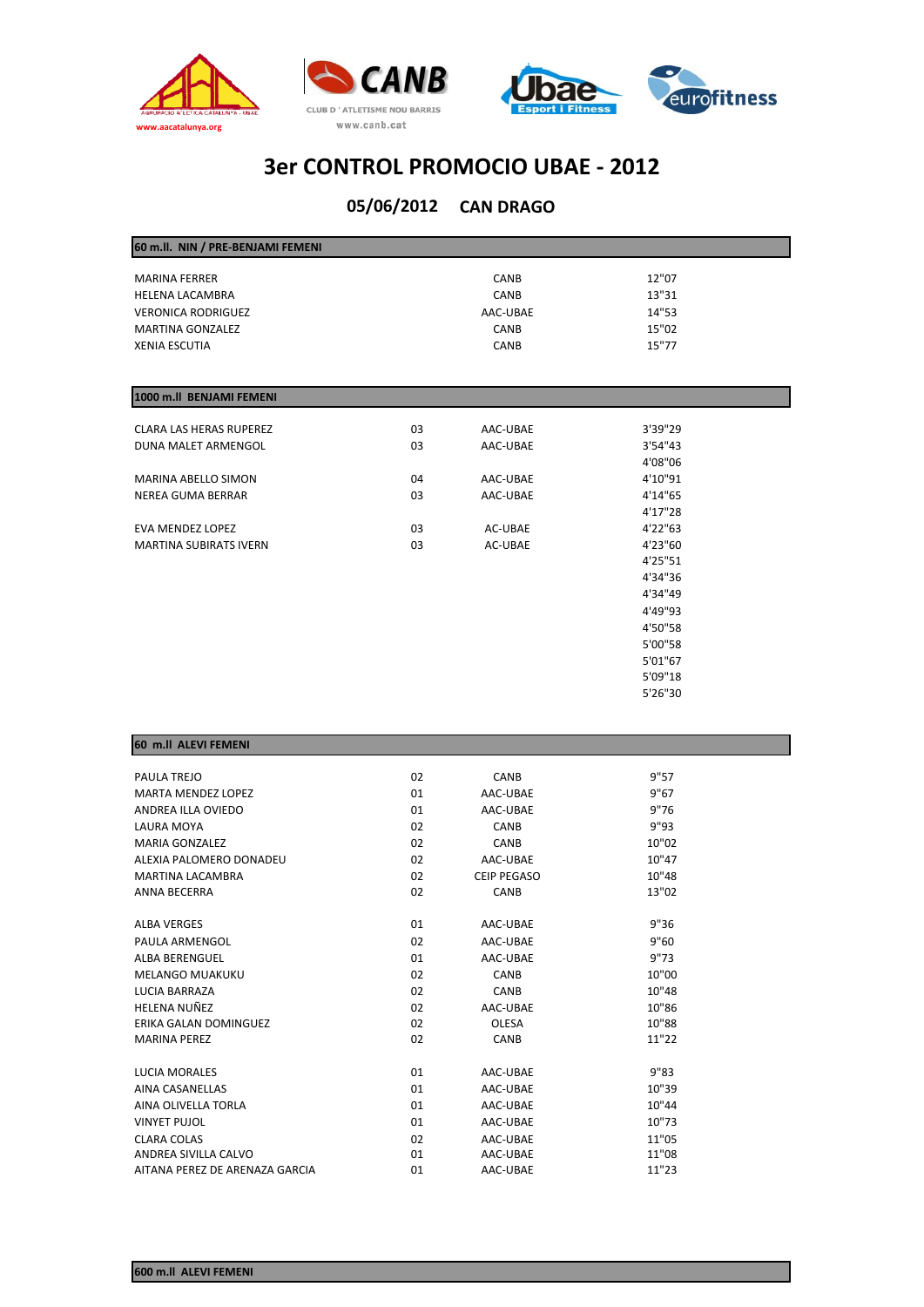



### **05/06/2012 CAN DRAGO**

| <b>ALBA VERGES</b>             | 01 | AAC-UBAE           | 2'04"08 |
|--------------------------------|----|--------------------|---------|
| PAULA ARMENGOL                 | 02 | AAC-UBAE           | 2'06"27 |
| ANDREA ILLA OVIEDO             | 01 | AAC-UBAE           | 2'07"52 |
| ALEXIA PALOMERO DONADEU        | 01 | AAC-UBAE           | 2'08"31 |
| <b>LUCIA BARRAZA</b>           | 02 | CANB               | 2'15"70 |
| <b>MARIA GONZALEZ</b>          | 02 | CANB               | 2'19"69 |
| <b>MARTA MENDEZ LOPEZ</b>      | 01 | AAC-UBAE           | 2'20"35 |
| AINA OLIVELLA TORLA            | 01 | AAC-UBAE           | 2'20"91 |
| <b>MELANGO MUAKUKU</b>         | 02 | CANB               | 2'21"16 |
| PAULA TREJO                    | 02 | CANB               | 2'21"40 |
| AITANA PEREZ DE ARENAZA GARCIA | 01 | AAC-UBAE           | 2'21"96 |
| AINA CASANELLAS                | 01 | AAC-UBAE           | 2'25"19 |
| <b>LUCIA MORALES</b>           | 01 | AAC-UBAE           | 2'25"51 |
| <b>VINYET PUJOL</b>            | 01 | AAC-UBAE           | 2'25"92 |
| MARTINA I ACAMBRA              | 02 | <b>CEIP PEGASO</b> | 2'28"40 |
| ERIKA GALAN DOMINGUEZ          | 02 | <b>OLESA</b>       | 2'31"90 |
| <b>CLARA COLAS</b>             | 02 | AAC-UBAE           | 2'32"79 |
| HELENA NUÑEZ                   | 02 | AAC-UBAE           | 2'35"72 |
| <b>MARINA PEREZ</b>            | 02 | CANB               | 2'36"92 |
| ANDREA SIVILLA CALVO           | 01 | AAC-UBAE           | 2'39"04 |

#### **80 m.ll INFANTIL FEMENI**

| <b>CLARA GABALDON GRAU</b>  | $00 \,$ | AAC-UBAE    | 11"48 |
|-----------------------------|---------|-------------|-------|
| <b>MARIA BALLART VERNET</b> | 99      | AAC-UBAE    | 11"71 |
| NIRUTA LOPE                 | 99      | AAC-UBAE    | 12"21 |
| ALICIA AGUINALIU            | $00 \,$ | AAC-UBAE    | 12"80 |
| ANNA PALOS MULET            | 00      | <b>CANB</b> | 13"02 |
| <b>IRENE BENITO</b>         | 99      | <b>CANB</b> | 13"49 |
|                             |         |             |       |
| <b>JUDIT CRUZ HERNANDEZ</b> | 99      | AAC-UBAE    | 11"87 |
| MARIONA GARCIA ROVIRA       | $00 \,$ | AAC-UBAE    | 12"23 |
| ALBA HERNANDEZ AROLA        | $00 \,$ | AAC-UBAE    | 12"77 |
| <b>MARIA TOLEDO</b>         | $00 \,$ | AAC-UBAE    | 12"94 |
|                             |         |             |       |

| 220 m.t INFANTIL FEMENI      |         |                      |       |  |
|------------------------------|---------|----------------------|-------|--|
|                              |         |                      |       |  |
| CLARA GABALDON GRAU          | $00 \,$ | AAC-UBAE             | 36"45 |  |
| JULIA FERNANDEZ HERMOSO      | 99      | AAC-UBAE             | 38"57 |  |
| <b>MARIA BALLART VERNET</b>  | 99      | AAC-UBAE             | 39"12 |  |
| <b>JUDIT CRUZ HERNANDEZ</b>  | 99      | AAC-UBAE             | 39"47 |  |
| NIRUTA LOPE                  | 99      | AAC-UBAE             | 39"78 |  |
|                              |         |                      |       |  |
| ANDREA TRAPE PEREZ           | 99      | <b>TORREDEMBARRA</b> | 32"71 |  |
| MARIONA GARCIA ROVIRA        | $00 \,$ | AAC-UBAE             | 39"71 |  |
| ALICIA AGUINALIU             | $00 \,$ | AAC-UBAE             | 41"49 |  |
| <b>MARIA TOLEDO VERACRUZ</b> | $00 \,$ | AAC-UBAE             | 42"73 |  |
| ALBA HERNANDEZ AROLA         | 00      | AAC-UBAE             | 43"17 |  |

#### **1000 m.ll CADET FEMENI** ANNA GARCIA ROVIRA 97 AAC‐UBAE 3'06"23 ELENA SANZ SANZ 98 AAC‐UBAE 3'22"42 NURIA VIZCAINO ESTRADA 97 CANALETES 3'28"27 PAULA MARTIN CASTELLSAGUES 98 AAC-UBAE ANDREA MARTIN JIMENEZ 97 AAC‐UBAE 3 37 60 ' "

**100 m.ll ABSOLUT FEMENI**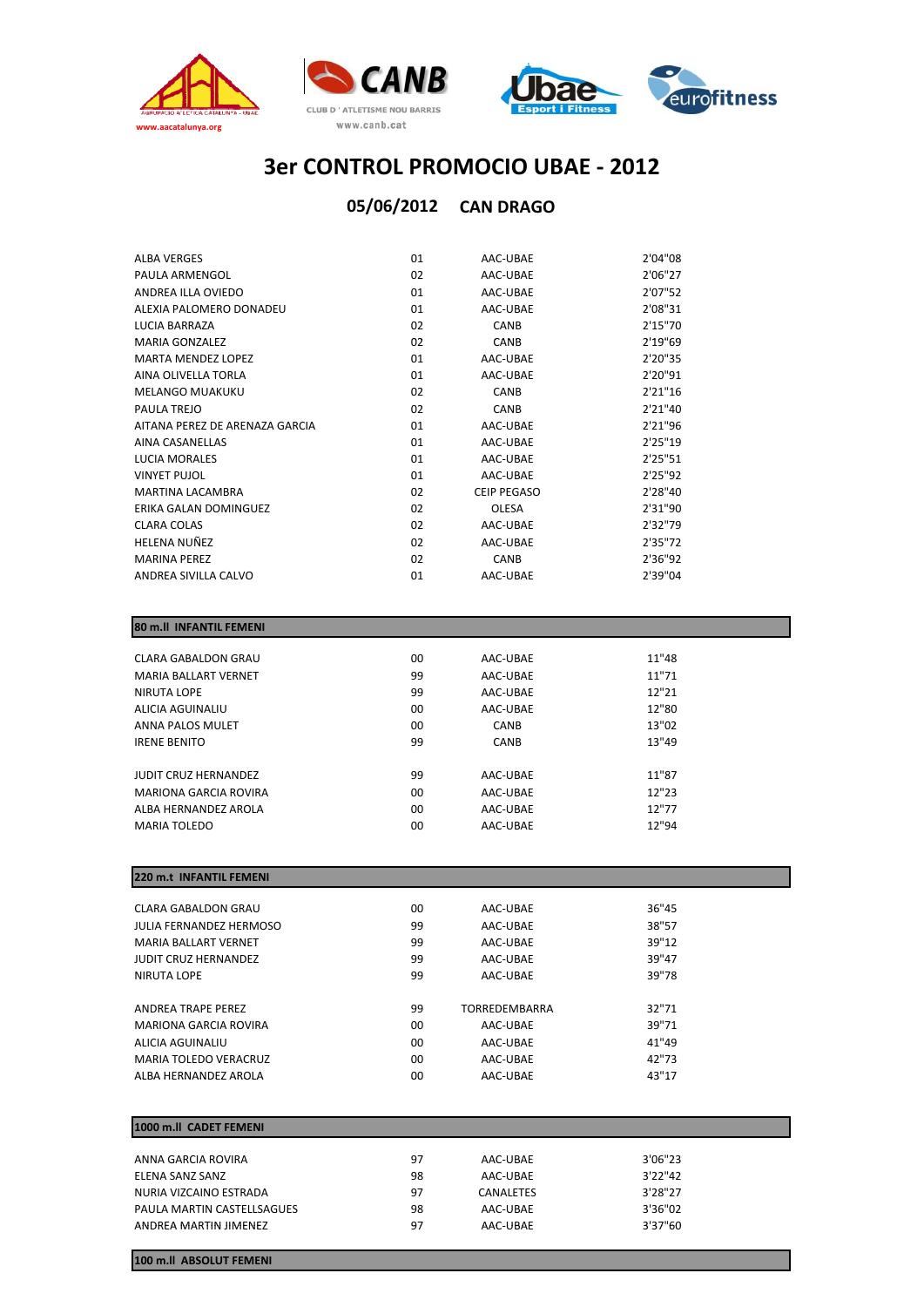



# **3er CONTROL PROMOCIO UBAE ‐ 2012**

### **05/06/2012 CAN DRAGO**

|                                |    |                    | Vent: $+2,4$ |
|--------------------------------|----|--------------------|--------------|
| <b>MARTA RIQUELME PALACIO</b>  | 97 | GAVA               | 13"36        |
| AINA BERENGUER TORRES          | 97 | <b>SANT CELONI</b> | 13"41        |
| LAURA HIDALGO LOPEZ            | 95 | AAC-UBAE           | 13"60        |
| <b>ESTHER RAMIREZ FONTANET</b> | 97 | AAC-UBAE           | 13"68        |
| ALBA AMAT FERNANDEZ            | 98 | AAC-UBAE           | 13"72        |
| ROSA MACIAS BROCAL             | 96 | AAC-UBAE           | 13"86        |
| LAIA ARREY CASAS               | 95 | <b>CANB</b>        | 14"62        |

| 400 m.t FEMENI           |    |          |         |  |
|--------------------------|----|----------|---------|--|
| ALBA DIAZ PORTUADO       | 94 | GAVA     | 1'09"58 |  |
| GEORGINA GRAU ROSET      | 94 | AAC-UBAE | 1'10"09 |  |
| CLAUDIA FERNANDEZ ALEGRE | 91 | AAC-UBAE | 1'17"38 |  |

| 10 Km. Mx FEMENI        |    |          |          |
|-------------------------|----|----------|----------|
| MAR JUAREZ GALLARDO     | 93 | AAC-UBAE | 50"06"55 |
| MARIA NICOLAS SOLA      | 98 | AAC-UBAE | Ab       |
| MARIONA MARTINEZ VALERO | 95 | UGEB     | Ab       |

| 60 m.ll NIN / PRE-BENJAMI MASCULI |             |       |
|-----------------------------------|-------------|-------|
|                                   |             |       |
| <b>DANI GARCIA</b>                | AAC-UBAE    | 10"77 |
| DANIEL HERNANDEZ                  | <b>CANB</b> | 10"85 |
| ADRIA MUÑOZ                       | <b>CANB</b> | 11"48 |
| PERE BALLART                      | AAC-UBAE    | 11"94 |
| <b>HECTOR MURADAY</b>             | <b>CANB</b> | 12"31 |
| <b>ADRIA FEU</b>                  | <b>CANB</b> | 12"43 |
| <b>MATEU TORRES</b>               | CANB        | 12"68 |
| <b>JORDI FORNOS</b>               | AAC-UBAE    | 13"40 |
|                                   |             |       |
| POL BRAJONES                      | AAC-UBAE    | 12"02 |
| POL CRISPINO                      | AAC-UBAE    | 12"19 |
| <b>MARC BRUTAU</b>                | AAC-UBAE    | 12"66 |
| <b>ALEX CARDENAS</b>              | AAC-UBAE    | 13"47 |
| ELOI CONEJERO                     | AAC-UBAE    | 13"79 |
| <b>MARC COSTA</b>                 | <b>CANB</b> | 15"69 |
| JAN CASADESUS                     | AAC-UBAE    | 18"08 |
| POL LACRUZ                        | AAC-UBAE    | 18"56 |

| 1000 m.ll BENJAMI MASCULI |    |          |         |  |
|---------------------------|----|----------|---------|--|
| LLUC RAMADA MUÑOZ         | 03 | AAC-UBAE | 3'36"69 |  |
| <b>SERGI DARDER GARI</b>  | 03 | AAC-UBAE | 3'44"36 |  |
| <b>JOEL PEREZ</b>         | 03 | AAC-UBAE | 3'50"35 |  |
| JAVIER NICOLAS SOLA       |    | AAC-UBAE | 3'53"20 |  |
|                           |    |          | 3'56"94 |  |
|                           |    |          | 4'06"67 |  |
|                           |    |          | 4'16"47 |  |
| <b>JOEL LUCEA</b>         |    | AAC-UBAE | 4'27"28 |  |
|                           |    |          | 4'38"38 |  |
|                           |    |          | 4'40"83 |  |
|                           |    |          | 4'48"77 |  |
|                           |    |          | 4'55"71 |  |
|                           |    |          | 5'26"43 |  |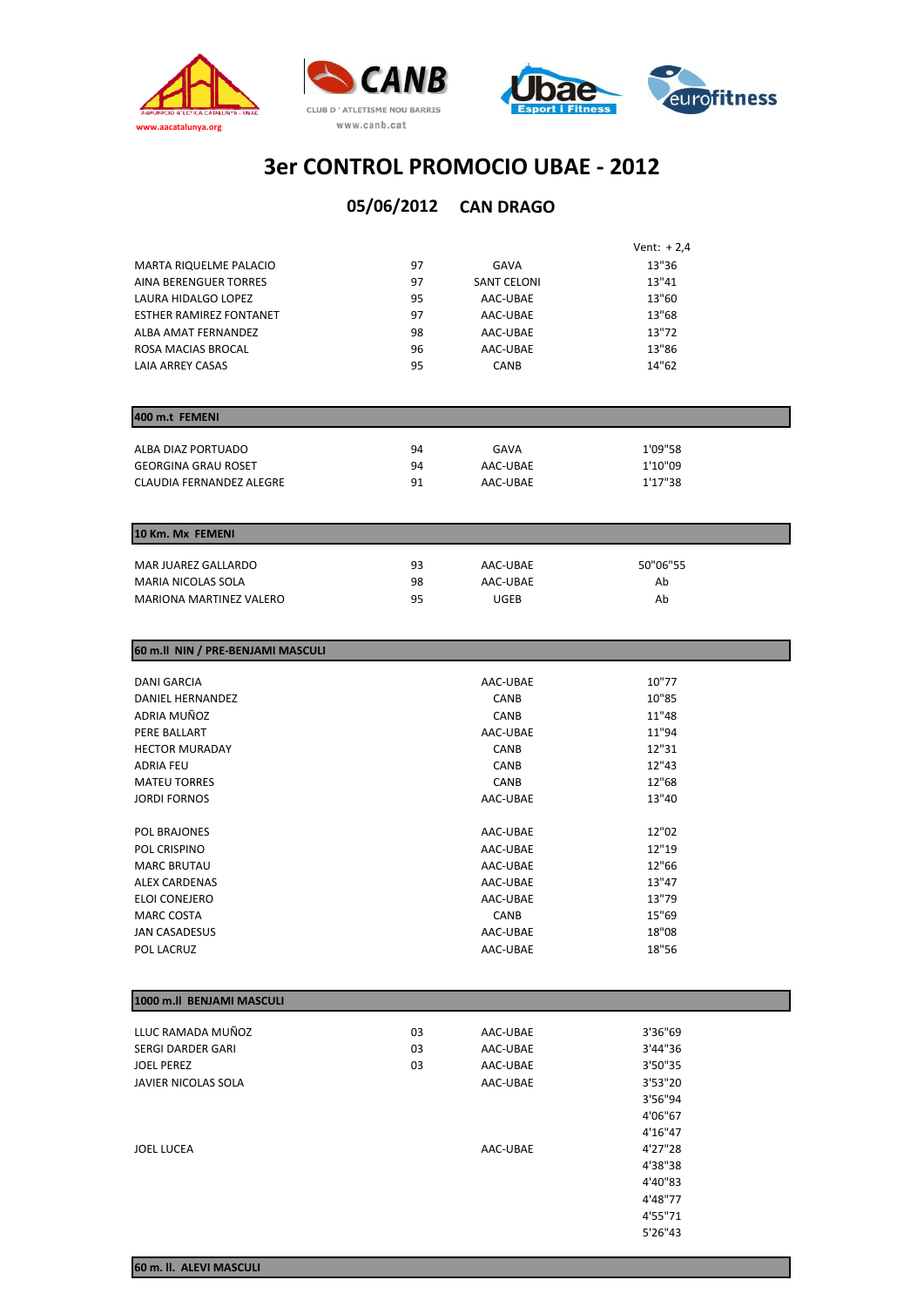



### **05/06/2012 CAN DRAGO**

| ORIOL LOPEZ             | 01 | AAC-UBAE    | 9"22  |
|-------------------------|----|-------------|-------|
| SIMON POMBO HILLENIUS   | 01 | AAC-UBAE    | 9"22  |
| JOEL CONEJERO FRECHILLA | 02 | AAC-UBAE    | 9"29  |
| DANIEL SANTAMARIA       | 01 | CANB        | 9"42  |
| DAVID PICALLO           | 01 | CANB        | 9"54  |
| DANIFI DE LA HOZ GARCIA | 01 | CANB        | 10"08 |
| ALEX SERRANO MARULL     | 01 | AAC-UBAE    | 10"41 |
| MIQUEL FERNANDEZ        | 01 | CANB        | 11"48 |
| POL COMAS MARIN         | 01 | AAC-UBAE    | 9"08  |
| MARC DE LA ASUNCION     | 01 | CANB        | 9"64  |
| AXEL CAÑADELL BERTRAN   | 01 | AAC-UBAE    | 9"80  |
| <b>ERIC MARTIN</b>      | 01 | CANB        | 10"02 |
| <b>JOEL VEGA VIDAL</b>  | 02 | AAC-UBAE    | 10"05 |
| JOAQUIM RICO GUASCH     | 02 | AAC-UBAE    | 10"85 |
| <b>HUGO GIMENO</b>      | 02 | CANB        | 10"86 |
| NICOLAS ORIOL           | 01 | CANB        | 11"74 |
| <b>ERIC CRESPO</b>      | 02 | CANB        | 10"29 |
| PAU HERNANDEZ AROLA     | 02 | AAC-UBAE    | 10"38 |
| CRISTIAN SIVILLA CALVO  | 02 | AAC-UBAE    | 10"42 |
| SANTIAGO FERNANDEZ      | 01 | CANB        | 10"48 |
| <b>EUGENI MORALES</b>   | 02 | <b>CANB</b> | 10"68 |

### **600 m.ll. ALEVI MASCULI**

| ALEX SERRANO MARULL        | 01 | AAC-UBAE    | 1'56"90  |  |
|----------------------------|----|-------------|----------|--|
| DANIEL SANTAMARIA          | 01 | CANB        | 1'59"97  |  |
| ORIOL LOPEZ                | 01 | AAC-UBAE    | 2'01"85  |  |
| MIQUEL FERNANDEZ           | 01 | CANB        | 2'04''25 |  |
| MARC DE LA ASUNCION        | 01 | <b>CANB</b> | 2'07"02  |  |
| DANIEL DE LA HOZ GARCIA    | 01 | CANB        | 2'08"40  |  |
| POL COMAS MARIN            | 01 | AAC-UBAE    | 2'09"02  |  |
| <b>JOAQUIM RICO GUASCH</b> | 02 | AAC-UBAE    | 2'11"26  |  |
| SIMON POMBO HILLENIUS      | 01 | AAC-UBAE    | 2'13"88  |  |
| PAU HERNANDEZ AROLA        | 02 | AAC-UBAE    | 2'14"96  |  |
| AXFI CAÑADELL BERTRAN      | 01 | AAC-UBAE    | 2'33"14  |  |
| CRISTIAN SIVILLA CALVO     | 02 | AAC-UBAE    | 2'36"35  |  |
| JOEL CONEJERO FRECHILLA    | 02 | AAC-UBAE    | 2'42"57  |  |
| JOEL VEGA VIDAL            | 02 | AAC-UBAE    | 2'52"87  |  |
|                            |    |             |          |  |

### **80 m.ll. INFANTIL MASCULI**

| LUCAS NIELSEN ROS              | 99      | AAC-UBAE | 10"65 |
|--------------------------------|---------|----------|-------|
| <b>JOEL MARTIN MORELL</b>      | 99      | AAC-UBAE | 11"68 |
| PEP AYMERICH                   | 00      | CANB     | 12"55 |
| SALIM OLIVE NIETO              | 00      | CANB     | 12"81 |
| <b>GABRIEL POMBO HILLENIUS</b> | 99      | AAC-UBAE | 13"17 |
| OSCAR MONTEJO TOLL             | $00 \,$ | CANB     | 14"24 |
|                                |         |          |       |
| JOAN MARTINEZ PEÑALVER         | 99      | CANB     | 10"21 |
| MARC ESPUÑA FONTCUBERTA        | 99      | CANB     | 10"42 |
| JOEL RODRIGUEZ SEGURA          | 99      | AAC-UBAE | 11"96 |
| AARON LAS HERAS RUPEREZ        | $00 \,$ | AAC-UBAE | 12"02 |
| <b>IGNASI LOPEZ CASAS</b>      | 99      | AAC-UBAE | 12"04 |
| <b>MARC MOLINA</b>             | $00 \,$ | AAC-UBAE | 12"36 |
| SERGI OTERO GABALDA            | 00      | CANB     | 13"53 |

**220 m.t. INFANTIL MASCULI**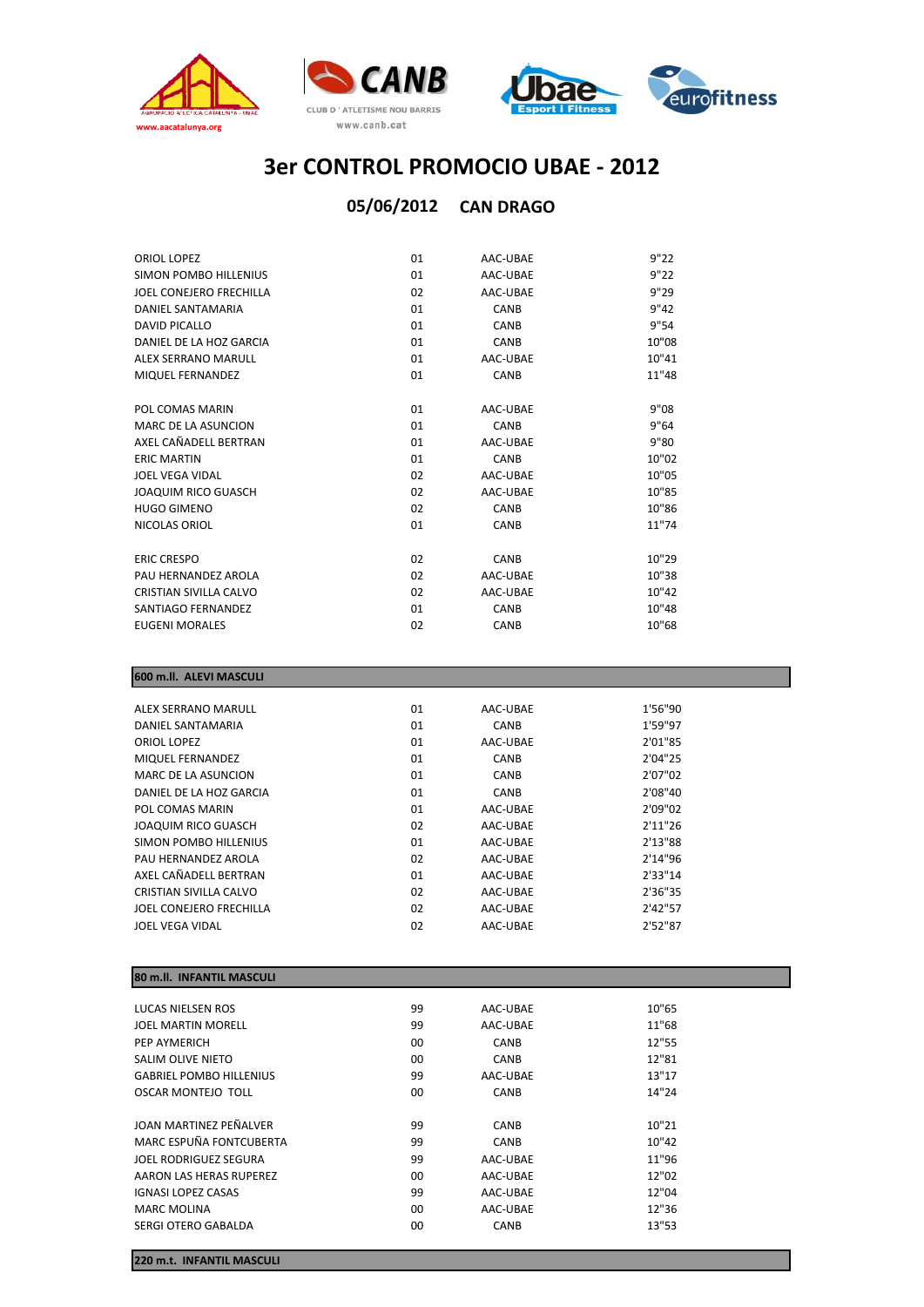



### **05/06/2012 CAN DRAGO**

| JOEL MARTIN MORELL             | 99 | AAC-UBAE    | 35"09 |
|--------------------------------|----|-------------|-------|
| PAU ABELLO SIMON               | 99 | AAC-UBAE    | 35"41 |
| <b>MARC MOLINA</b>             | 00 | AAC-UBAE    | 40"24 |
| <b>GABRIEL POMBO HILLENIUS</b> | 99 | AAC-UBAE    | 40"44 |
| SALIM OLIVE NIETO              |    | <b>CANB</b> | 41"21 |
| LUCAS NIELSEN ROS              | 99 | AAC-UBAE    | 36"52 |
| AARON LAS HERAS RUPEREZ        | 00 | AAC-UBAE    | 36"96 |
| DAVID JIMENEZ                  | 99 | AAC-UBAE    | 37"36 |
| <b>IGNASI LOPEZ CASAS</b>      | 99 | AAC-UBAE    | 38"14 |
| <b>JOEL RODRIGUEZ</b>          | 99 | AAC-UBAE    | 39"61 |
|                                |    |             |       |

### **300 m.t. CADET MASCULI**

| <b>FRANCESC FABREGAT RIUS</b> | 98 | AAC-UBAE | 57"36   |
|-------------------------------|----|----------|---------|
| ALEX CRESPO                   | 97 | CANB     | 1'00"28 |

| 1000 m. II. CADET MASCULI |    |              |          |  |  |  |  |  |  |  |  |  |
|---------------------------|----|--------------|----------|--|--|--|--|--|--|--|--|--|
|                           |    |              |          |  |  |  |  |  |  |  |  |  |
| ALEIX CABANACH MARTI      | 97 | AAC-UBAE     | 2'54"79  |  |  |  |  |  |  |  |  |  |
| ALEJANDRO GALAN DOMINGUEZ | 97 | <b>OLESA</b> | 2'58"56  |  |  |  |  |  |  |  |  |  |
| JUAN JOSE ARCILA DUQUE    | 98 | AAC-UBAE     | 3'02"98  |  |  |  |  |  |  |  |  |  |
| RAUL MORENO GONZALEZ      | 97 | AAC-UBAE     | 3'11"06  |  |  |  |  |  |  |  |  |  |
| JORDI CARRASCO ESPERABE   | 97 | <b>CANB</b>  | 3'18"85  |  |  |  |  |  |  |  |  |  |
| ANGEL BUJARARANCE GOMEZ   | 97 | <b>CANB</b>  | 3'23''66 |  |  |  |  |  |  |  |  |  |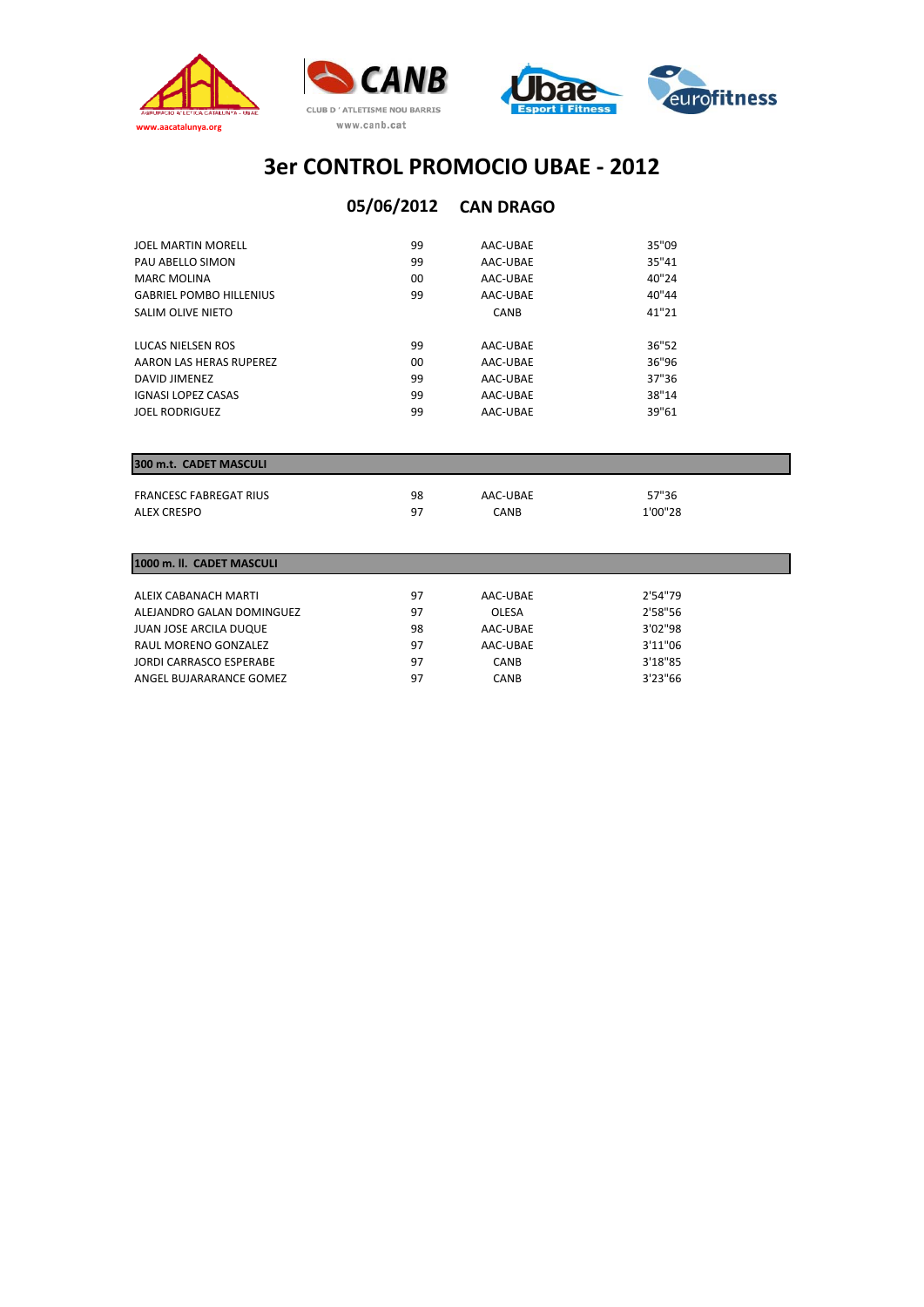



**05/06/2012 CAN DRAGO**

| 100 m.ll ABSOLUT MASCULI         |    |                    |                 |
|----------------------------------|----|--------------------|-----------------|
|                                  |    |                    |                 |
|                                  |    |                    | Vent: $+1,3$    |
| OMAR ALSHAEB FOZ                 | 94 | CANB               | 11"28           |
| <b>XAVI CADENAS PEREZ</b>        | 89 | CANB               | 11"54           |
| <b>RAMON REQUENA</b>             | 90 | <b>UA TERRASA</b>  | 11"63           |
| DAVID CASTELLS JEREZ             | 94 | <b>UGEB</b>        | 11"73           |
| <b>XAVIER SERRANO PUNFAS</b>     | 74 | LAIETANIA          | 11"81           |
| JORDI DEL AMO LABORDA            | 74 | <b>TENERIFE CC</b> | 11"83           |
| <b>JOSEP JIMENEZ</b>             | 90 | <b>MONTORNES</b>   | desq. Art 162.7 |
|                                  |    |                    | Vent: $+2,1$    |
| PAU VAZQUEZ TORRENTS             | 97 | <b>UGEB</b>        | 12"14           |
| MIGUEL A. JALON SESMA            | 67 | CANB               | 12"16           |
| DANIEL PORCUNA JANE              | 95 | CANB               | 12"17           |
| <b>CESAR RODRIGUEZ DOMINGUEZ</b> | 97 | <b>GAVA</b>        | 12"38           |
| JORDI CARRASCO ESPERABE          | 97 | CANB               | 12"95           |
| <b>CESAR SANCHEZ HERRERA</b>     | 70 | CANB               | 13"00           |
| <b>MARC VEKEMANS ESPLIGARES</b>  | 96 | <b>GAVA</b>        | 13"46           |
| <b>ALEX CRESPO</b>               | 97 | CANB               | 13"74           |
|                                  |    |                    | Vent: $+1,8$    |
| ADAM ROBLEDA GRANDE              | 91 | CANB               | 12"34           |
| <b>DAMIAN CESAR MILLAR</b>       | 96 | <b>CANOVELLES</b>  | 12"77           |
| <b>FRANCESC FABREGATS RIUS</b>   | 98 | AAC-UBAE           | 14"02           |
| ANGEL BUJALANCE GOMEZ            | 97 | CANB               | 14"22           |
| <b>JOEL CABRERA GAIG</b>         | 95 | CANB               | desq. Art 162.7 |
|                                  |    |                    |                 |
|                                  |    |                    | Vent: $+1,3$    |
| ARNAU PALOMERO DONADEU           | 98 | AAC-UBAE           | 12"91           |
| <b>CRISTIAN PEREZ SANCHEZ</b>    | 72 | CANB               | 13"62           |
| <b>CRISTIAN TENA</b>             | 96 | <b>CANOVELLES</b>  | 13"73           |
| ALBERTO LAPEÑA MORILLAS          | 98 | CANB               | 13"79           |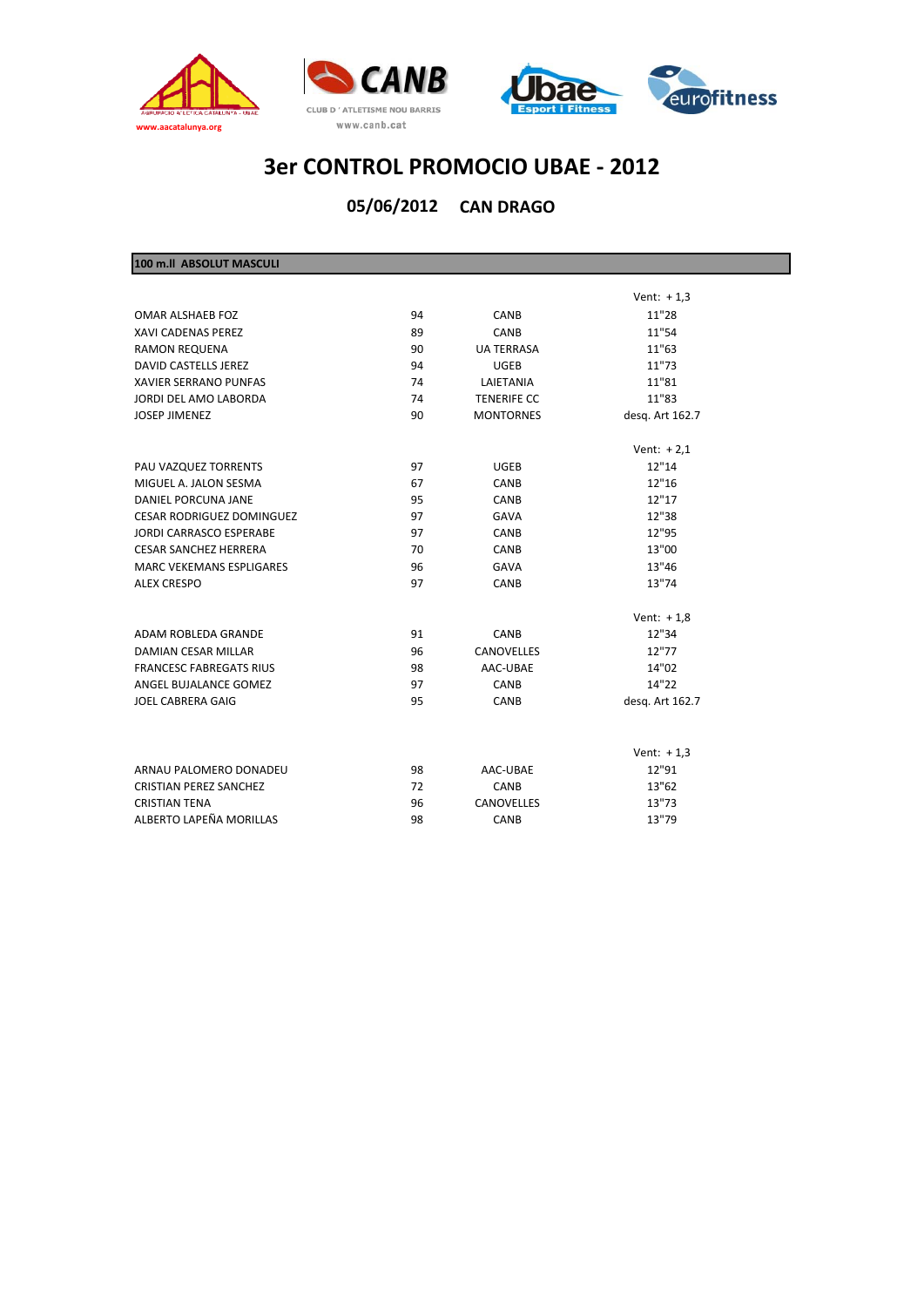







**CAN DRAGO 05/06/2012**

| <b>ALCADA BENJAMI FEMENI</b>   |                |                  | 0.80        | 0.85                    | 0.90           | 0.93                    | 0.96        | 0.99                     | 1.02           | 1.05 | 1.08                    | <b>Marca</b> |
|--------------------------------|----------------|------------------|-------------|-------------------------|----------------|-------------------------|-------------|--------------------------|----------------|------|-------------------------|--------------|
|                                |                |                  |             |                         |                |                         |             |                          |                |      |                         |              |
| ONA MARTINEZ FERNANDEZ         | 03             | <b>SANT JUST</b> | $\mathbf 0$ | 0                       | $\mathbf 0$    | $\mathbf 0$             | 0           | $\mathbf 0$              | X <sub>0</sub> | 0    | x x x                   | 1.05         |
| <b>IGAMBO MUAKUKU</b>          | 04             | CANB             | $\mathbf 0$ | 0                       | X X 0 0        |                         | $\mathbf 0$ | ٠                        | $-0$           |      | X X O X X X             | 1.05         |
| <b>CARLOTA CERDAN PEREZ</b>    | 0 <sub>3</sub> | CANB             | $\mathbf 0$ | 0                       | X <sub>0</sub> | $\Omega$                | X X O       |                          |                |      | X X 0 X X 0 X X 0 X X X | 1.05         |
| DUNA MALET ARMENGOL            | 0 <sub>3</sub> | AAC-UBAE         | $\mathbf 0$ | $\Omega$                | $\Omega$       | $\mathbf 0$             | $X -$       |                          | $- X X$        |      |                         | 0.93         |
| <b>CLARA LAS HERAS RUPEREZ</b> | 03             | AAC-UBAE         | $\mathbf 0$ | $\Omega$                | $\mathbf 0$    | $\mathbf 0$             |             | ÷.                       | $- X X$        |      |                         | 0.93         |
| <b>MERITXELL SANCHEZ</b>       | 0 <sub>3</sub> | CANB             | $\mathbf 0$ | $\Omega$                | $\Omega$       | $\mathbf 0$             | x x x       |                          |                |      |                         | 0.93         |
| NEREA GUMA BERRAR              | 0 <sub>3</sub> | AAC-UBAE         | $\Omega$    | 0                       | $\mathbf 0$    | $\mathbf 0$             |             | ٠                        | $- X X$        |      |                         | 0.93         |
| <b>MARINA ABELLO SIMON</b>     | 04             | AAC-UBAE         | $\mathbf 0$ | X <sub>0</sub>          | X <sub>0</sub> | X <sub>0</sub>          |             | $\overline{\phantom{a}}$ | $- X X$        |      |                         | 0.93         |
| <b>MARTINA SUBIRATS IVERN</b>  | 03             | AAC-UBAE         | $\mathbf 0$ | $\Omega$                |                | $X$ $X$ $0$ $X$ $X$ $0$ |             |                          | $- X X$        |      |                         | 0.93         |
| LARA DE LA HOZ GARCIA          | 04             | CANB             | $\mathbf 0$ | 0                       | $\Omega$       | X X X                   |             |                          |                |      |                         | 0.90         |
| JOANA PUJADES DIAZ             | 04             | CANB             | 0           | $\Omega$                | $\Omega$       | X X X                   |             |                          |                |      |                         | 0.90         |
| <b>CRISTINA DURAN ESTEVEZ</b>  | 03             | CANB             | $\mathbf 0$ | $\Omega$                |                | X X O X X X             |             |                          |                |      |                         | 0.90         |
| NOA RODRIGUEZ IZQUIERDO        | 03             | CANB             | $\mathbf 0$ | 0                       |                | X X O X X X             |             |                          |                |      |                         | 0.90         |
| <b>NURIA ESCUTIA</b>           | 03             | PEGASO           | $\mathbf 0$ | 0                       | x x x          |                         |             |                          |                |      |                         | 0.85         |
| <b>ALBA RUIZ HERNANDEZ</b>     | 04             | CANB             | $\mathbf 0$ | $\Omega$                | x x x          |                         |             |                          |                |      |                         | 0.85         |
| <b>AURA TELLEZ CAMPO</b>       | 0 <sub>3</sub> | CANB             | $\mathbf 0$ | 0                       | x x x          |                         |             |                          |                |      |                         | 0.85         |
| ARIADNA RODRIGUEZ SEGURA       | 0 <sub>3</sub> | AAC-UBAE         | $\mathbf 0$ | $\Omega$                | X X X          |                         |             |                          |                |      |                         | 0.85         |
| <b>ELIA GARCIA ROVIRA</b>      | 04             | AAC-UBAE         | X           | $\Omega$                | x x x          |                         |             |                          |                |      |                         | 0.85         |
| CARLA CASADESUS FERNANDFEZ     | 0 <sub>3</sub> | AAC-UBAE         |             | X X O X X O X X X       |                |                         |             |                          |                |      |                         | 0.85         |
| <b>EVA MENDEZ LOPEZ</b>        | 03             | AAC-UBAE         |             | $X$ $X$ $0$ $X$ $X$ $-$ |                |                         |             |                          |                |      |                         | 0.80         |
| RAQUEL CERDAN PEREZ            | 04             | CANB             |             | X X O X X X             |                |                         |             |                          |                |      |                         | 0.80         |
| <b>RUTH BRONCANO SOPENA</b>    | 04             | AAC-UBAE         | $X$ $X$ $X$ |                         |                |                         |             |                          |                |      |                         |              |

| <b>ALCADA BENJAMI MASCULI</b> |                |             | 0.80           | 0.85           | 0.90           | 0.93           | 0.96           | 0.99           | 1.02        | 1.05  | 1.08        | <b>Marca</b> |
|-------------------------------|----------------|-------------|----------------|----------------|----------------|----------------|----------------|----------------|-------------|-------|-------------|--------------|
|                               |                |             |                |                |                |                |                |                |             |       |             |              |
| <b>JOAN COMAS MARIN</b>       | 03             | AAC-UBAE    | 0              | $\mathbf 0$    | $\mathbf 0$    | 0              | $\overline{0}$ | 0              | $\mathbf 0$ |       | X X O X X X | 1.05         |
| <b>JAVIER NICOLAS SOLA</b>    | 03             | AAC-UBAE    | 0              | $\Omega$       | $\mathbf 0$    | 0              | $\mathbf 0$    | X <sub>0</sub> | $\mathbf 0$ | X X X |             | 1.02         |
| <b>JOEL PEREZ RODRIGUEZ</b>   | 0 <sub>3</sub> | AAC-UBAE    | 0              | $\Omega$       | $\Omega$       | 0              | $\mathbf 0$    | 0              | $X$ $X$ $X$ |       |             | 0.99         |
| <b>SERGI DARDER GARI</b>      | 03             | CANB        | X <sub>0</sub> | $\Omega$       | 0              | 0              | $\mathbf 0$    | $\overline{0}$ | X X X       |       |             | 0.99         |
| LLUC RAMADA MUÑOZ             | 03             | AAC-UBAE    | 0              | $\mathbf 0$    | $X$ 0          | X <sub>0</sub> | X <sub>0</sub> | X X X          |             |       |             | 0.96         |
| JAUME CELEIRO ROBLES          | 03             | AAC-UBAE    | 0              | X <sub>0</sub> | X <sub>0</sub> | X <sub>0</sub> | X <sub>0</sub> | X X X          |             |       |             | 0.96         |
| PAU CIVERA POCEIRO            | 03             | AAC-UBAE    | 0              | X <sub>0</sub> | $\Omega$       |                | X X O X X X    |                |             |       |             | 0.93         |
| <b>IVAN BENITO ARILLA</b>     | 03             | CANB        | 0              | X X 0 0        |                | X X X          |                |                |             |       |             | 0.90         |
| ARNAU GABALDON GRAU           | 0 <sub>3</sub> | AAC-UBAE    | $X$ 0          | X <sub>0</sub> | $X$ 0          | X X X          |                |                |             |       |             | 0.90         |
| <b>DAVID OLIVERA</b>          | 04             | CANB        | $\mathbf 0$    | $\Omega$       | X X X          |                |                |                |             |       |             | 0.85         |
| <b>ARNAU GONZALEZ</b>         | 04             | CANB        | 0              | X <sub>0</sub> | $X$ $X$ $X$    |                |                |                |             |       |             | 0.85         |
| <b>MATEU REINA CABRERA</b>    | 04             | CANB        | X X 0          | X <sub>0</sub> | X X X          |                |                |                |             |       |             | 0.85         |
| <b>ARNAU FEU MIRO</b>         | 04             | <b>CANB</b> | $\mathbf 0$    |                |                |                |                |                |             |       |             | 0.80         |
| YEAN VESCOVIS                 | 04             | CANB        | x x            | $0 \times X$   |                |                |                |                |             |       |             | 0.80         |
| <b>UNAI GUERRERO</b>          | 04             | CANB        | X <sub>0</sub> | X X X          |                |                |                |                |             |       |             | 0.80         |
| JOEL RUIZ LAHOZ               | 04             | <b>CANB</b> | X X            |                |                |                |                |                |             |       |             |              |
| TARIKU BATISTE RAMON          | 04             | AAC-UBAE    | x x x          |                |                |                |                |                |             |       |             |              |
| <b>VICTOR SAEZ</b>            | 03             | AAC-UBAE    | x x x          |                |                |                |                |                |             |       |             |              |
| <b>JOEL LUCEA</b>             | 04             | AAC-UBAE    | X X X          |                |                |                |                |                |             |       |             |              |
| CARLOS PEREZ DE ARENAZA       | 03             | AAC-UBAE    | x x x          |                |                |                |                |                |             |       |             |              |
| <b>VIDAL LEDO</b>             | 04             | CANB        | $x \times x$   |                |                |                |                |                |             |       |             |              |

| <b>ALCADA CADET MASCULI</b>      | 1.30 | 1.35     | 1.40                | 1.45 | 1.50     | 155 | $0.60^{11}$ | 0.65                           | 4.70 | Marca |  |      |
|----------------------------------|------|----------|---------------------|------|----------|-----|-------------|--------------------------------|------|-------|--|------|
| <b>FERRAN URQUIA SANZ</b>        | 97   | AAC-UBAE | . .                 |      | . .      |     |             |                                |      |       |  | 1.60 |
| ARNAU PALOMERO DONADEU           | 98   | AAC-UBAE | I 0                 | ۰٥   | <b>U</b> |     |             | $\sqrt{}$<br>X<br>$\mathbf{v}$ |      |       |  | 1.50 |
| <b>IMARC VEKEMANS ESPLIGARES</b> | 98   | GAVA     | X<br>X<br>$\sqrt{}$ |      |          |     |             |                                |      |       |  |      |

| <b>MASCULI</b><br><b>VENIL</b><br><b>AL</b><br>ADA |    |          |                          | <b>CC</b><br>ᆠ | 1.60 | 4.65 | 1.70 |  |  |             |
|----------------------------------------------------|----|----------|--------------------------|----------------|------|------|------|--|--|-------------|
|                                                    |    |          |                          |                |      |      |      |  |  |             |
| SALES LOPEZ<br><b>EDUARD</b>                       | 96 | AAC-UBAE | $\overline{ }$<br>$\sim$ | 010            |      |      |      |  |  | $-$<br>1.65 |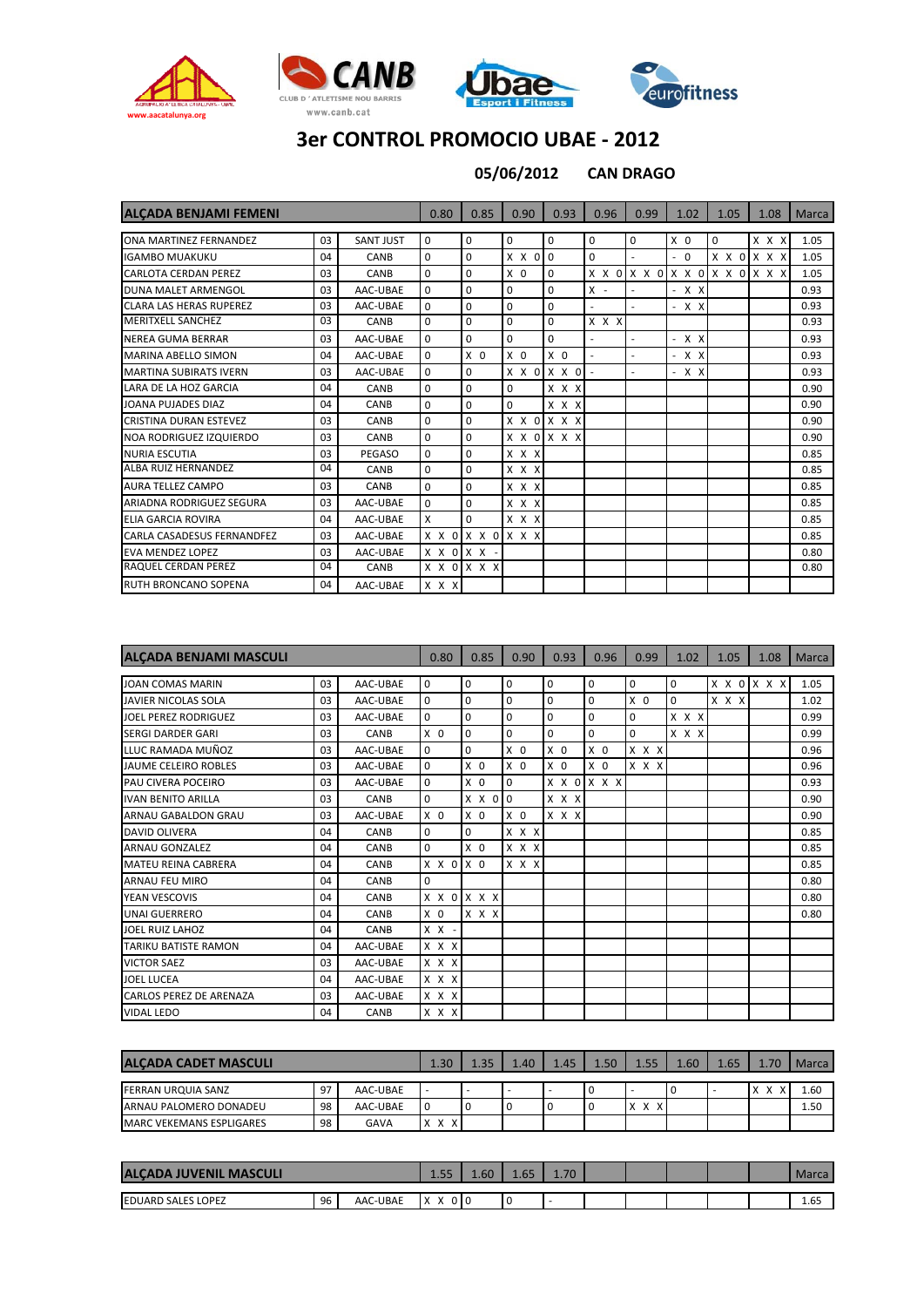







**CAN DRAGO 05/06/2012**

|              | <b>LLARGADA ALEVI FEMENI</b>   |    |             | 1 <sup>°</sup>           | 2 <sup>o</sup>           | 3 <sup>o</sup> | <b>MARCA</b> |
|--------------|--------------------------------|----|-------------|--------------------------|--------------------------|----------------|--------------|
|              |                                |    |             |                          |                          |                |              |
| $\mathbf{1}$ | <b>ALBA VERGES PEREZ</b>       | 01 | AAC-UBAE    | 3.37                     | 3.11                     | 2.88           | 3.37         |
| 2            | <b>MARTA MENDEZ LOPEZ</b>      | 01 | AAC-UBAE    | 3.16                     | 2.98                     | 3.05           | 3.16         |
| 3            | <b>MELANGO MUAKUKU</b>         | 02 | CANB        | 2.20                     | 3.14                     | 3.10           | 3.14         |
| 4            | ANDREA ILLA OVIEDO             | 01 | AAC-UBAE    | 2.93                     | 3.05                     | 3.03           | 3.05         |
| 5.           | PAULA TREJO EXPOSITO           | 02 | CANB        | 3.03                     | 2.92                     | 2.90           | 3.03         |
| 6            | <b>MARIA GONZALEZ GONZALEZ</b> | 02 | <b>CANB</b> | 3.03                     | 2.83                     | 2.71           | 3.03         |
| 7            | PAULA ARMENGOL PARRA           | 02 | AAC-UBAE    | 2.97                     | 2.93                     | 3.01           | 3.01         |
| 8            | LAURA MOYA MATACHANA           | 02 | CANB        | 3.01                     | $\overline{\phantom{a}}$ | 2.96           | 3.01         |
| 9            | ANDREA SIVILLA CALVO           | 01 | AAC-UBAE    | 2.83                     | 2.80                     | 2.72           | 2.83         |
| 10           | <b>LUCIA BARRAZA LOPEZ</b>     | 02 | CANB        | 2.80                     | 2.72                     | 2.73           | 2.80         |
| 11           | <b>ALBA BERENGUEL MARTIN</b>   | 01 | AAC-UBAE    | 2.38                     | 2.77                     | $\sim$         | 2.77         |
| 12           | HELENA NUÑEZ DIAZ              | 01 | AAC-UBAE    | 2.38                     | 2.58                     | 2.50           | 2.58         |
| 13           | <b>LUCIA MORALES</b>           | 01 | AAC-UBAE    | 2.48                     | 2.24                     | 1.83           | 2.48         |
| 14           | AITANA PEREZ DE ARENAZA        | 01 | AAC-UBAE    | 2.46                     | 2.44                     | 2.24           | 2.46         |
| 15           | AINA CASANELLAS MARTINEZ       | 01 | AAC-UBAE    | ٠                        | 2.43                     | 2.27           | 2.43         |
| 16           | <b>MARINA PEREZ LUQUE</b>      | 02 | CANB        | 2.26                     | 1.52                     | 2.02           | 2.26         |
| 17           | <b>VINYET PUJOL CRESPO</b>     | 01 | AAC-UBAE    | $\overline{\phantom{a}}$ | 2.12                     | 2.22           | 2.22         |
| 18           | ALEXIA PALOMERO DONADEU        | 01 | AAC-UBAE    | 2.10                     | 2.16                     | 2.16           | 2.16         |
| 19           | <b>MARTINA LACAMBRA</b>        | 02 | PEGASO      | 1.81                     | 2.12                     | 2.02           | 2.12         |
| 20           | <b>CLARA COLAS SIMAL</b>       | 02 | AAC-UBAE    | 1.92                     | 1.97                     | 2.07           | 2.07         |
| 21           | ANNA BECERRA CEJUDO            | 02 | CANB        | $\overline{\phantom{a}}$ | 1.82                     | 2.02           | 2.02         |

|   | LLARGADA INFANTIL FEMENI     |    |          | 1 <sup>°</sup>    | 2 <sup>o</sup> | 3 <sup>o</sup> | <b>MARCA</b> |
|---|------------------------------|----|----------|-------------------|----------------|----------------|--------------|
|   |                              |    |          |                   |                |                |              |
|   | <b>CLARA GABALDON GRAU</b>   | 00 | AAC-UBAE | 4.08              | 4.11           | 4.12           | 4.12         |
| 2 | <b>MARIA BALLART VERNET</b>  | 99 | AAC-UBAE | 3.72              | 3.76           | x              | 3.76         |
| 3 | ALBA HERNANDEZ AROLA         | 00 | AAC-UBAE | 3.59              | 3.51           | 3.71           | 3.71         |
| 4 | <b>JUDIT CRUZ HERNANDEZ</b>  | 99 | AAC-UBAE | 3.64              | 3.40           | 3.35           | 3.64         |
| 5 | <b>MARIA TOLEDO VERACRUZ</b> | 00 | AAC-UBAE | 3.60              | 3.17           | X              | 3.60         |
| 6 | <b>MARIONA GARCIA ROVIRA</b> | 00 | AAC-UBAE | x                 | 3.54           | 3.42           | 3.54         |
|   | NIRUTA LOPE GONZALEZ         | 99 | AAC-UBAE | 3.27              | 3.23           | 3.29           | 3.29         |
| 8 | ALICIA AGUINALIU DELGADO     | 00 | AAC-UBAE | $\checkmark$<br>⋏ | x              | X              |              |

|              | <b>LLARGADA CADET FEMENI</b> |    |                   | 1 <sup>°</sup>           | 2 <sup>o</sup> | 3 <sup>o</sup> | 4 <sup>°</sup> | 5º                | 6 <sup>2</sup> | <b>MARCA</b> |
|--------------|------------------------------|----|-------------------|--------------------------|----------------|----------------|----------------|-------------------|----------------|--------------|
|              |                              |    |                   |                          |                |                |                |                   |                |              |
| 1            | <b>SARA GALAN VINAGRE</b>    | 97 | <b>CANOVELLES</b> | 4.57                     | x              | 4.49           | 4.31           | $\checkmark$<br>^ | x              | 4.57         |
| 2            | CLAUDIA GIL MARTIN           | 98 | AAC-UBAE          | 4.07                     | 4.35           | 3.64           | 4.16           | 4.16              | 3.67           | 4.35         |
| 3            | <b>AGATA JULIA ROSELL</b>    | 97 | CANB              | x                        | x              | x              | 4.10           | 4.21              | 4.27           | 4.27         |
| 4            | SILVIA JULIA ROSELL          | 98 | CANB              | 3.63                     | 3.15           | X              | 3.36           | x                 | 3.47           | 3.63         |
|              |                              |    |                   |                          |                |                |                |                   |                |              |
|              | <b>LLARGADA CADET FEMENI</b> |    | <b>VENT</b>       | 1 <sup>°</sup>           | 2 <sup>o</sup> | 3 <sup>o</sup> | 4 <sup>°</sup> | 5 <sup>o</sup>    | 6 <sup>2</sup> |              |
|              |                              |    |                   |                          |                |                |                |                   |                |              |
| $\mathbf{1}$ | <b>SARA GALAN VINAGRE</b>    | 97 | <b>CANOVELLES</b> | 1.6                      | 0.8            | 1.2            | 2.9            | 0.5               | 1.7            |              |
| 2            | <b>CLAUDIA GIL MARTIN</b>    | 98 | AAC-UBAE          | 0.2                      | 2.7            | 1.8            | 1.5            | 2.7               | 1.5            |              |
| 3            | <b>AGATA JULIA ROSELL</b>    | 97 | CANB              | $\overline{\phantom{a}}$ | 1.6            | 1.4            | 1.4            | 1.4               | 2.3            |              |
| 4            | SILVIA JULIA ROSELL          | 98 | CANB              | 1.8                      | 3.0            | 1.6            | 0              | 2.0               | 2.1            |              |

|          | <b>FEMENI</b><br><b>TADET.</b> |    |          | 11 G  | 2 <sup>o</sup>          | 30        | 4º    |       | 6º                      | <b>MARCA</b> |
|----------|--------------------------------|----|----------|-------|-------------------------|-----------|-------|-------|-------------------------|--------------|
| <b>.</b> | LAIA VEGA VIDAL                | 98 | AAC-UBAE | ٠.    | $\lambda$<br>$\sqrt{ }$ | $\lambda$ | 29.80 | 28.37 | $\lambda$<br>$\lambda$  | 29.80        |
| -<br>-   | LAUDIA GIL MARTIN<br>ır        | 98 | AAC-UBAE | 21.49 | $\cdot$<br>$\sqrt{ }$   | 7.65      | 21.55 | 20.50 | $\lambda$<br>$\sqrt{ }$ | 21.55        |

|   | <b>DISC FEMENT</b>             |    |                   | 19    | 2 <sup>0</sup> | 3 <sup>o</sup> | 40    | 5º           | 6º                | <b>MARCA</b> |
|---|--------------------------------|----|-------------------|-------|----------------|----------------|-------|--------------|-------------------|--------------|
|   | <b>MARINA MUZAS PEREZ</b>      | 94 | AAC-UBAE          | 45.89 | 39.71          | $\mathbf{v}$   | 44.35 | 43.44        | 47.17             | 47.17        |
|   | ANDREA ALARCON SANCHEZ         | 94 | AAC-UBAE          | 39.17 | $\lambda$      | 39.53          | 34.82 | $\mathbf{v}$ | 39.68             | 39.68        |
| 3 | <b>MARTA BUSQUETS DE JOVER</b> | 95 | UGEB              | 24.03 | 26.40          | 23.85          | 22.80 |              | 21.17             | 26.40        |
| 4 | <b>VERONICA MASARA</b>         | 96 | <b>MUNTANYENC</b> |       | $\lambda$      | $\overline{ }$ |       | 20.85        | $\checkmark$<br>v | 20.85        |

|   | <b>PES FEMENI</b>              |    |          | 19    | 2 <sup>o</sup> | 3 <sup>o</sup> | 40   | 5º    | 6 <sup>o</sup>            | <b>MARCA</b> |
|---|--------------------------------|----|----------|-------|----------------|----------------|------|-------|---------------------------|--------------|
|   | ANDREA ALARCON SANCHEZ         | 94 | AAC-UBAE | 10.66 | 10.17          | 10.55          | 9.99 | 10.49 | 10.09                     | 10.66        |
| ∍ | <b>MARINA MUZAS PEREZ</b>      | 94 | AAC-UBAE | 8.42  | $\lambda$      | 8.98           | 9.19 | 8.70  | 8.56                      | 09.19        |
| 3 | <b>MARTA BUSQUETS DE JOVER</b> | 95 | UGEB     | 7.16  | 7.16           | 7.18           | 6.40 | 7.06  | 7.34                      | 07.34        |
| 4 | LARA GARCIA BALLVE             | 93 | CANB     | 6.86  | 6.74           | 6.46           |      |       | $\mathbf{v}$<br>$\lambda$ | 06.86        |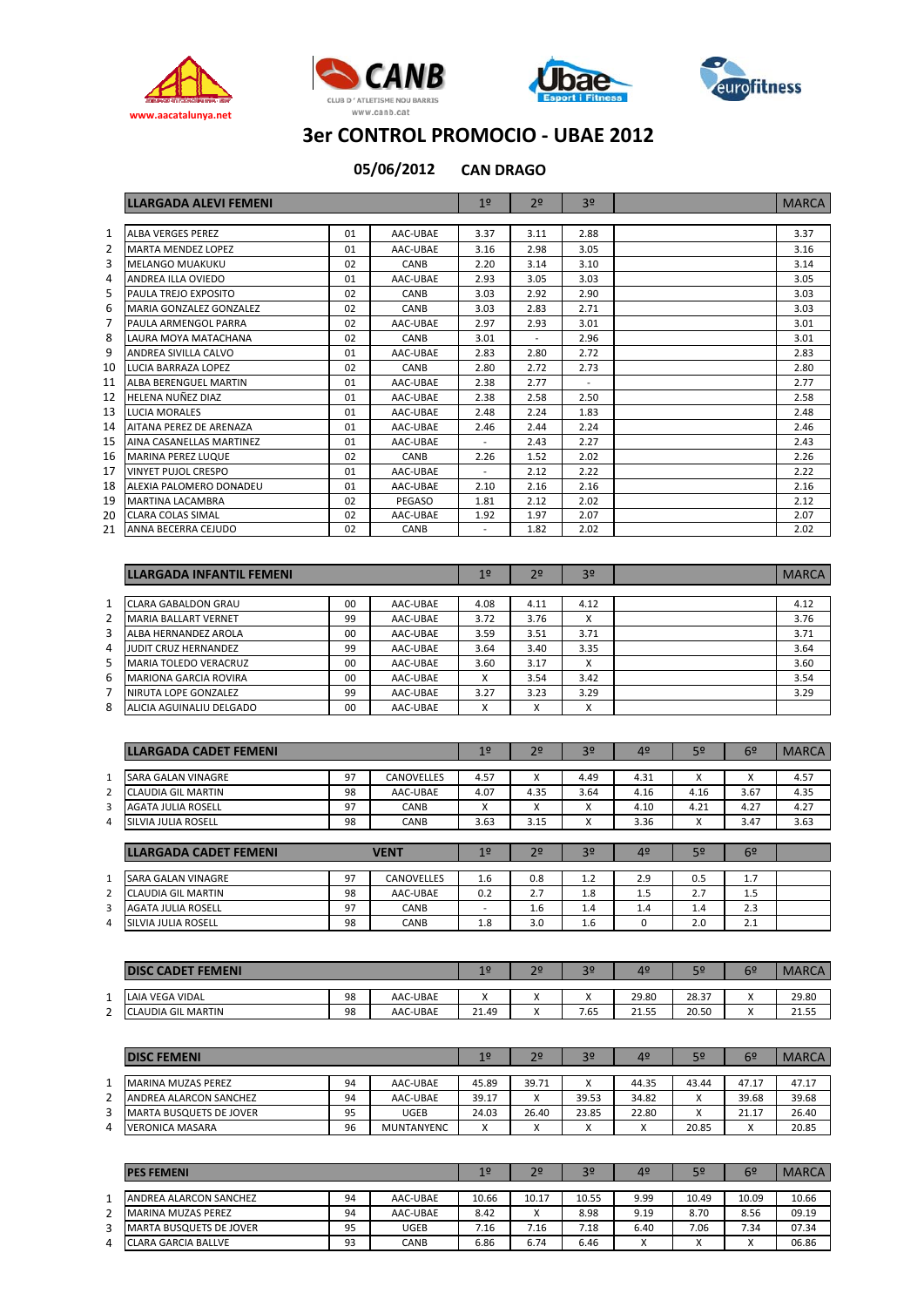







|    |                                   |    | 05/06/2012 | <b>CAN DRAGO</b> |                |      |              |
|----|-----------------------------------|----|------------|------------------|----------------|------|--------------|
|    | <b>PES ALEVI MASCULI</b>          |    |            | 1 <sup>°</sup>   | 2 <sup>o</sup> | 30   | <b>MARCA</b> |
| 1  | POL ALBARRAN SANCHEZ              | 01 | CANB       | 7.95             | 7.74           | 7.52 | 7.95         |
| 2  | <b>SIMON POMBO HILLENIUS</b>      | 01 | AAC-UBAE   | 7.75             | 7.10           | 7.43 | 7.75         |
| 3  | <b>MIQUEL FERNANDEZ</b>           | 01 | CANB       | 5.99             | 6.64           | 6.72 | 6.72         |
| 4  | <b>ALEX SERRANO MARULL</b>        | 01 | AAC-UBAE   | 6.07             | X              | 6.30 | 6.30         |
| 5  | DANIEL DE LA HOZ                  | 01 | CANB       | X                | 6.23           | 5.95 | 6.23         |
| 6  | AXEL CAÑADELL BERTRAN             | 01 | AAC-UBAE   | 5.26             | 5.21           | 5.94 | 5.94         |
| 7  | ORIOL LOPIS                       | 01 | AAC-UBAE   | X                | 5.55           | 4.86 | 5.55         |
| 8  | <b>DANI SANTAMARIA</b>            | 01 | CANB       | 5.33             | X              | 4.89 | 5.33         |
| 9  | SANTIAGO FERNANDEZ PORTA          | 01 | CANB       | X                | 5.20           | X    | 5.20         |
| 10 | <b>HUGO GIMENO BUENO</b>          | 02 | CANB       | 4.67             | 5.14           | 4.71 | 5.14         |
| 11 | POL COMAS MARIN                   | 01 | AAC-UBAE   | 4.54             | 4.42           | 5.09 | 5.09         |
| 12 | JOEL CONEJERO FRECHILLA           | 02 | AAC-UBAE   | 4.50             | 4.85           | 4.60 | 4.85         |
| 13 | JOAQUIM RICO GUASCH               | 02 | AAC-UBAE   | X                | 4.62           | 4.75 | 4.75         |
| 14 | PAU HERNANDEZ AROLA               | 02 | AAC-UBAE   | 4.56             | 4.49           | 4.47 | 4.56         |
| 15 | <b>DAVID PICALLO</b>              | 01 | CANB       | 3.43             | X              | 4.49 | 4.49         |
| 16 | NICOLAS ORIOL SENGARIZ            | 01 | CANB       | X                | 4.17           | 4.21 | 4.21         |
| 17 | <b>CRISTIAN SIVILLA CALVO</b>     | 02 | AAC-UBAE   | X                | X              | 3.76 | 3.76         |
| 18 | <b>JOEL VEGA VIDAL</b>            | 02 | AAC-UBAE   | 5.24             | 4.89           | 5.19 | 3.24         |
| 19 | <b>EUGENI MORALES MARTINEZ</b>    | 02 | CANB       | 3.23             | X              | X    | 3.23         |
| 20 | <b>ERIC CRESPO LORENZO</b>        | 02 | CANB       | X                | 3.08           | X    | 3.08         |
| 21 | <b>MARC DE LA ASUNCION BRUNET</b> | 01 | CANB       | x                | x              | 2.81 | 2.81         |

|                | <b>LLARGADA INFANTIL MASCULI</b> |    |          | 1 <sup>°</sup> | 2 <sup>o</sup> | 3 <sup>o</sup> | <b>MARCA</b> |
|----------------|----------------------------------|----|----------|----------------|----------------|----------------|--------------|
| 1              | LUCAS NIELSEN ROS                | 99 | AAC-UBAE | 4.54           | 5.04           | 4.68           | 5.04         |
|                |                                  |    |          |                |                |                |              |
| $\overline{2}$ | PAU ABELLO SIMON                 | 99 | AAC-UBAE | 4.73           | 4.92           | X              | 4.92         |
| 3              | MARC ESPUÑA                      | 99 | CANB     | 4.47           | 4.55           | 4.63           | 4.63         |
| 4              | <b>SALIM OLIVE NIETO</b>         | 00 | CANB     | 3.54           | ٠              | 4.52           | 4.52         |
| 5              | <b>DAVID JIMENEZ</b>             | 99 | AAC-UBAE | 3.91           | 4.36           | 4.40           | 4.40         |
| 6              | JOEL RODRIGUEZ SEGURA            | 99 | AAC-UBAE | 4.05           | 4.15           | 4.29           | 4.29         |
| 7              | AARON LAS HERAS RUPEREZ          | 00 | AAC-UBAE | 4.07           | 4.09           | 4.15           | 4.15         |
| 8              | <b>MARC MOLINA FERNANDEZ</b>     | 00 | AAC-UBAE | 4.13           | 3.93           | 3.73           | 4.13         |
| 9              | <b>JOEL MARTIN MORELL</b>        | 99 | AAC-UBAE | X              | 4.01           | 3.43           | 4.01         |
| 10             | <b>IGNASI LOPEZ CASAS</b>        | 99 | AAC-UBAE | 3.51           | 3.49           | 3.74           | 3.74         |
| 11             | PEP AYMERICH                     | 00 | CANB     | 3.63           | 3.30           | 3.57           | 3.63         |
| 12             | <b>GABRIEL POMBO HILLENIUS</b>   | 99 | AAC-UBAE | 3.32           | 3.61           | X              | 3.61         |
| 13             | <b>SERGI OTERO GABALDA</b>       | 00 | CANB     | 3.43           | X              | X              | 3.43         |
| 14             | <b>OSCAR MONTEJO TOLL</b>        | 00 | CANB     | X              | 3.16           | X              | 3.16         |
| 15             | JOAN MARTINEZ PEÑALVER           | 99 | CANB     | x              | X              | X              |              |

|   | LLARGADA CADET MASCULI          |    |                   | 19   | 2 <sup>0</sup>            | 3 <sup>o</sup> | 4 <sup>o</sup> | 5 <sup>o</sup> | 6º   | <b>MARCA</b> |
|---|---------------------------------|----|-------------------|------|---------------------------|----------------|----------------|----------------|------|--------------|
|   | ADRIA CALZADA ESCRIG            | 97 | <b>FCB</b>        | 5.18 | 5.45                      | 5.26           | 5.51           | 5.38           | ́    | 5.51         |
|   | KHALID BENRHIMOU                | 97 | <b>CANOVELLES</b> | 5.41 | $\checkmark$<br>$\lambda$ | 5.61           | 5.38           | 5.27           | 5.39 | 5.61         |
|   | ERIC RAMOS CABALLERO            | 97 | CANOVELLES        | X    | $\checkmark$<br>$\lambda$ | 5.39           | ́              |                | ∧    | 5.39         |
| 4 | ARNAU PALOMERO DONADEU          | 98 | AAC-UBAE          | 5.25 | 5.02                      | 5.22           |                | 5.06           | 4.93 | 5.25         |
|   | <b>MARC VEKEMANS ESPLIGARES</b> | 98 | GAVA              | 4.17 | 4.53                      | 4.25           | 4.49           | 4.25           | 4.22 | 4.53         |
| 6 | <b>CESC FABREGAT RIUS</b>       | 98 | AAC-UBAE          | х    | 3.76                      | 4.51           | $\cdot$<br>∧   | 3.90           | 3.95 | 4.51         |

|                | <b>LLARGADA CADET MASCULI</b>   |    | <b>VENT</b>       | 1 <sup>o</sup> | 2 <sup>0</sup> | 3 <sup>o</sup> | 4 <sup>°</sup> | 5º  | 6 <sup>2</sup> |  |
|----------------|---------------------------------|----|-------------------|----------------|----------------|----------------|----------------|-----|----------------|--|
|                | ADRIA CALZADA ESCRIG            | 97 | <b>FCB</b>        | 0.6            | 1.4            | 1.1            | 3.0            | 2.0 | 3.0            |  |
| $\overline{2}$ | KHALID BENRHIMOU                | 97 | <b>CANOVELLES</b> | 0.3            | 3.3            | 2.1            | 3.3            | 2.5 | 2.1            |  |
| 3              | <b>ERIC RAMOS CABALLERO</b>     | 97 | <b>CANOVELLES</b> | 1.1            | 1.8            | $1.5\,$        | 1.3            | 2.0 | 2.4            |  |
| 4              | ARNAU PALOMERO DONADEU          | 98 | AAC-UBAE          | 1.0            | 0.2            | 2.2            | ۰              | 1.4 | 1.4            |  |
|                | <b>MARC VEKEMANS ESPLIGARES</b> | 98 | <b>GAVA</b>       | 0.9            |                | 1.8            | 2.3            | 0.7 | 1.9            |  |
| -6             | CESC FABREGAT RIUS              | 98 | AAC-UBAE          | -              | 1.5            | 2.7            | 0.7            | 1.9 | 0.6            |  |